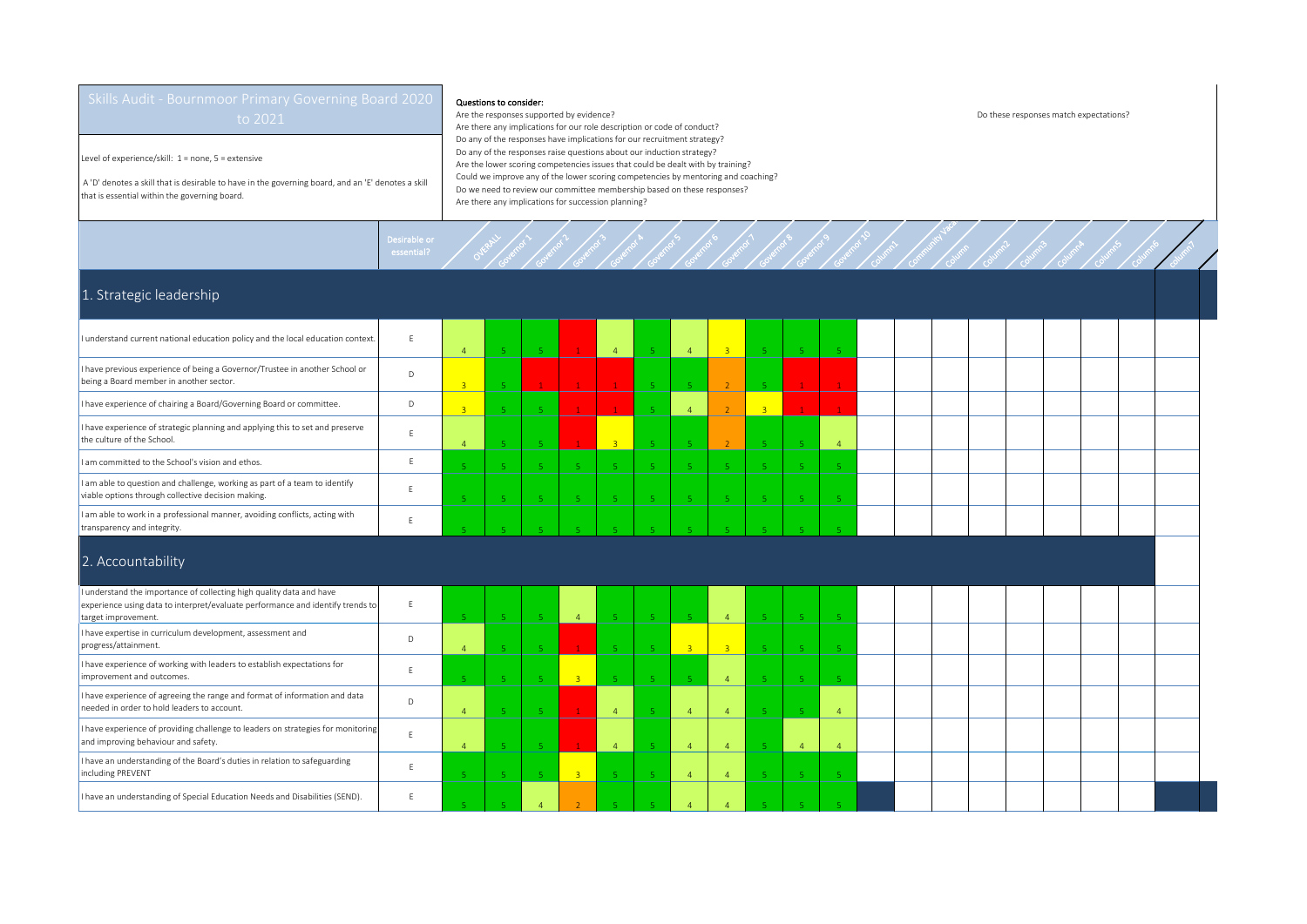| I have financial management experience including funding allocation/budget<br>monitoring and contributing to financial self-evaluation and efficiency drives.                                 | E            | $\overline{4}$ | $\langle \mathbf{r}_i \rangle$ | $\overline{\mathbf{R}}$ |                             | $\overline{4}$ |                         | $\overline{5}$          | $\overline{a}$          | $\overline{4}$          |                          | $\overline{4}$              |  |  |  |  |  |  |
|-----------------------------------------------------------------------------------------------------------------------------------------------------------------------------------------------|--------------|----------------|--------------------------------|-------------------------|-----------------------------|----------------|-------------------------|-------------------------|-------------------------|-------------------------|--------------------------|-----------------------------|--|--|--|--|--|--|
| I have experience of basing funding decisions on organisational priorities and<br>the ability to interpret financial data and question financial performance<br>against strategic priorities. | $\mathsf E$  | $\overline{4}$ | $\overline{5}$                 | -5                      |                             |                |                         | -5                      | $\overline{3}$          | $\overline{\mathbf{3}}$ |                          | $\overline{4}$              |  |  |  |  |  |  |
| I have experience of procurement/purchasing.                                                                                                                                                  | $\mathsf D$  | $\overline{a}$ | $\bar{\mathbf{q}}$             | $\overline{3}$          |                             |                |                         | <b>I</b>                |                         | $\overline{2}$          | $\overline{3}$           | $\overline{4}$              |  |  |  |  |  |  |
| I have experience of property and premises management.                                                                                                                                        | D            | $\mathbf{R}$   | $\overline{5}$                 | $\overline{4}$          |                             | $\overline{3}$ |                         | $\overline{\mathbf{3}}$ |                         | $\overline{3}$          | $\overline{3}$           |                             |  |  |  |  |  |  |
| I have experience of HR policy and processes, including employment<br>legislation, recruitment, performance management and pay.                                                               | E            | $\Delta$       | $5^{\circ}$                    | $\overline{4}$          | $\mathcal{R}^{\pm}$         | $\Delta$       | $\mathbf{r}_\mathrm{c}$ | $\overline{4}$          | $\overline{4}$          |                         | $\overline{4}$           | $\overline{4}$              |  |  |  |  |  |  |
| I have experience of school sector HR policy and processes.                                                                                                                                   | D            | $\overline{3}$ | $\mathsf S$                    | $\overline{4}$          | $\mathbf{1}$                | $\overline{4}$ | $\overline{4}$          | $\overline{4}$          | $\overline{3}$          | $\overline{3}$          | 3 <sup>1</sup>           | $\overline{3}$              |  |  |  |  |  |  |
| I have experience of change management (overseeing a merger or an<br>organisational restructure).                                                                                             | $\mathsf D$  | $\overline{4}$ | $\,$ 5 $\,$                    | $\overline{4}$          | $\overline{2}$              | $\overline{4}$ | $\mathbf{r}_\mathrm{c}$ | $\overline{5}$          | $\overline{a}$          | $\overline{4}$          | $\overline{4}$           | $\overline{2}$              |  |  |  |  |  |  |
| I have experience of preparing for and responding to external oversight e.g.<br>external audit.                                                                                               | D            | $\overline{4}$ | $5^{\circ}$                    | $\overline{4}$          | $\mathbb{R}^+$              | $\overline{4}$ | $\mathbb{R}^+$          | $\overline{4}$          | <b>K</b>                | - 5                     | $\overline{\phantom{a}}$ | $\overline{4}$              |  |  |  |  |  |  |
| I have experience of inspection and oversight in the school sector e.g. Ofsted.                                                                                                               | D            |                |                                |                         |                             |                |                         | $\overline{A}$          |                         |                         |                          |                             |  |  |  |  |  |  |
| 3. People                                                                                                                                                                                     |              |                |                                |                         |                             |                |                         |                         |                         |                         |                          |                             |  |  |  |  |  |  |
| am committeed to the role of Governor/Trustee, demonstrated by good<br>attendance (at meetings, monitoring visits and training)                                                               | E            |                | $\mathbf{r}_i$                 | -51                     | $\mathbf{r}_i$              | $\overline{4}$ |                         | $\overline{4}$          |                         | -5                      | -5                       | $\mathbf{r}_\mathrm{c}$     |  |  |  |  |  |  |
| I am willing to devote time, enthusiasm and effort to the duties of and<br>responsibilities of a Governor/Trustee.                                                                            | $\mathsf{E}$ |                | 5 <sup>°</sup>                 | -5                      | $\sqrt{5}$                  | -51            | $\mathbb{R}^+$          | $\overline{4}$          | $\mathbf{r}_i$          | $-5$                    | -5                       | $\overline{5}$              |  |  |  |  |  |  |
| am committed to my own professional development as a Governor/Trustee<br>and understand the impact professional development has on my role.                                                   | E            |                | $\overline{5}$                 | -5                      | -5                          |                |                         |                         | $\overline{a}$          |                         | -5                       |                             |  |  |  |  |  |  |
| I am a good communicator and committed to building strong collaborative<br>relationships.                                                                                                     | $\mathsf E$  | $\Lambda$      | $\overline{\mathbb{Q}}$        | -5                      | -5                          |                | $\mathbb{R}^n$          | $\overline{4}$          | $\overline{4}$          | <b>C</b>                | is.                      |                             |  |  |  |  |  |  |
| I understand the need for and am committed to upholding the<br>Governors/Trustees Code of Conduct.                                                                                            | E            |                | 5                              | -5                      | -5                          |                |                         | -5                      |                         | -5                      |                          |                             |  |  |  |  |  |  |
| I am able to discuss sensitive issues.                                                                                                                                                        | $\mathsf{E}$ |                | <b>K</b>                       | $\overline{a}$          | -5                          |                |                         | -5                      |                         | -5                      | -5.                      | $\mathcal{L}_{\mathcal{A}}$ |  |  |  |  |  |  |
| am able to demonstrate a commitment to ethical behaviour and values,<br>honesty, independence of thought and sound judgement.                                                                 | E            |                | $\overline{\mathbb{Q}}$        | <b>E</b>                | $\mathcal{L}_{\mathcal{A}}$ |                |                         | $\sqrt{5}$              | <b>K</b>                | $\sqrt{5}$              |                          | 5                           |  |  |  |  |  |  |
| I am committed to equal opportunities and the promotion of diversity.                                                                                                                         | $\mathsf E$  |                | 5 <sub>1</sub>                 | -5                      | $-5$                        | 5 <sup>°</sup> | $5^{\circ}$             | $\,$ 5                  | $\mathbf{r}_\mathrm{c}$ | $\,$ 5 $\,$             | $\sqrt{5}$               | $\mathsf S$                 |  |  |  |  |  |  |
| I am willing to reflect, listen and learn from views of others and accept<br>impartial advice.                                                                                                | E            |                |                                |                         |                             |                |                         |                         |                         |                         |                          |                             |  |  |  |  |  |  |
| 4. Structures                                                                                                                                                                                 |              |                |                                |                         |                             |                |                         |                         |                         |                         |                          |                             |  |  |  |  |  |  |
| I am familiar with the strategic nature of the Board's responsibilities and how<br>this differs from and works with others including senior leaders.                                          | E            | $\overline{4}$ | -5                             | $-5$                    | 3 <sup>°</sup>              |                |                         | $-5$                    | $\overline{4}$          | $\overline{4}$          | $\overline{4}$           | $\overline{4}$              |  |  |  |  |  |  |
| I have experience of reviewing governance structures.                                                                                                                                         | D            | $\overline{4}$ | $\mathbf{q}^{\prime}$          | $\mathbf{r}_i$          | $\mathbf{1}$                | $\overline{4}$ | $\mathbf{C}$            | $\mathbf{g}$            | $\overline{\mathbf{3}}$ | $\overline{4}$          | $\overline{3}$           | $\overline{3}$              |  |  |  |  |  |  |